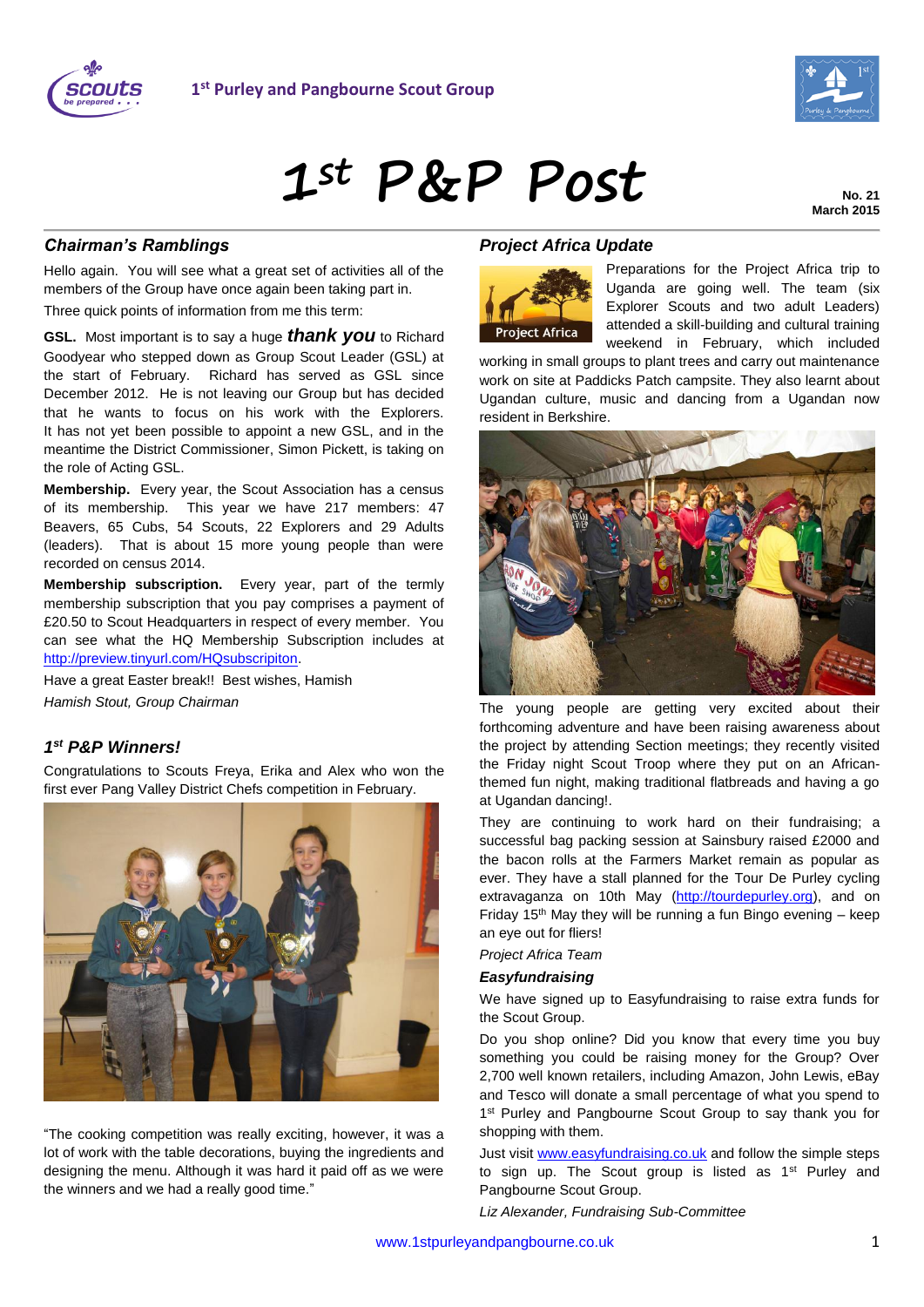

## **1 st Purley and Pangbourne Scout Group**





#### *Water Voles Colony*

Since our last Water Voles update, a lot has happened. We have welcomed 9 new Beaver Scouts into the Colony and swum 6 up to Cubs. We hope they are all having fun. 2015 started with an evening on Science. The Beavers had great fun making lava lamps, seeing how raisins can dance, discovering how to clean coins with vinegar and baking soda and learning how to inflate a balloon without blowing. They conducted the experiments in their lodges and then showed the other Beavers how they worked. Lots of excited Beaver Scouts went home covered in baking powder and smelling of vinegar!

We have also had a few visitors this term - George and Hannah came from Explorers to tell us all about their prospective trips to Uganda and Japan. The Beavers enjoyed trying to pick up maltesers with chopsticks whilst learning about the Japan Jamboree with Hannah - though some mysteriously didn't make it into the second bowl ;-) while with George they loved eating flatbread and making a huge mess with the playdoh when trying to sculpt African animals. We have also had visits from London Irish, who taught us about Healthy Eating and from Veolia who talked to us about recycling.



The Beaver Scouts have also learnt about disabilities as they worked towards their Disability Awareness badges. They learnt Braille, how to use a wheelchair and how to fingerspell. One of the Beavers also showed us a bit of sign language too.

This evening was spent making chocolate nests and planning for our Easter walk next week. Here's hoping the weather is nice. Fingers crossed!

*Tic Tac (Colleen Hughes), Beaver Scout Leader*

#### *Polecats Colony*

Since the last report, the Polecats have had a very busy time enjoying lots of fun activities. This included hiking outside in the dark and making their own instruments – the noise of which could probably be heard all over Purley! Just before Christmas we had a messy evening decorating mugs for the Beavers to give as presents to their parents. We finished off the winter term with a good turnout at the District Beaver Scout Carol Service, where we were delighted that one of our Beavers was presented with his Chief Scout Bronze Award by the District Commissioner.

In January we welcomed five new Beaver Scouts to join us and sent four of our older Beavers up to Cubs; three to Heron Pack and one to Kingfisher Pack. We are sure they are having as much fun as we are!

This term we have seen the introduction of new national Beaver challenge and activity badges and two of our Beavers worked towards achieving the Cooks badge, involving cooking three different dishes. All of the Beavers have had fun challenging themselves on their fitness levels, looking at their heartbeats and healthy eating. As well as some less-healthy eating when they decorated pancakes!



This led on to looking at Fairtrade, which culminated in a visit to Tesco (Portman Road) where the Beavers spent a fun evening looking for and finding Fairtrade items; the excitement of shopping somewhat overwhelmed the Leaders and parents accompanying them!

Hopefully all mothers received and enjoyed the mother's day gifts we made. Huge thanks to Corrina Smith and her jewellery making skills. We are now looking forward to making use of the lighter evenings to do more outdoor activities.

*Rainbow (Shelley Williamson), Beaver Scout Leader*

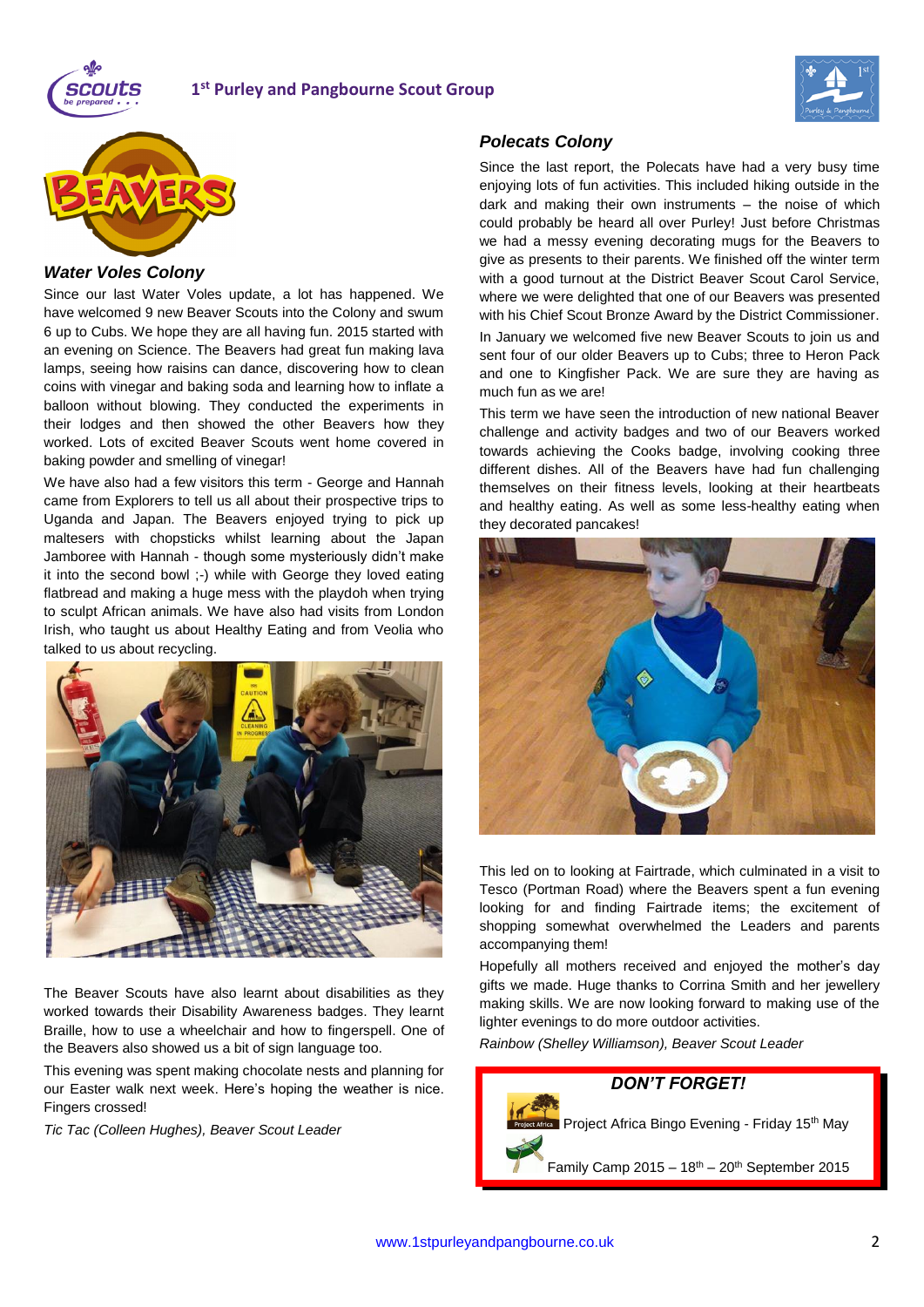

## **1 st Purley and Pangbourne Scout Group**





#### *Kingfisher Pack*

We are growing! Having brought in three new Cub Scouts last term, we began this one with another five and formed Purple Six to accommodate the expanded Pack. With such a high proportion of new Cubs we started off the term with some team building and "getting to know you" activities, getting Cubs to teach each other simple skills such as tying shoe laces and working as Sixes for games.

Our main themes have been personal safety, health and fitness and science. Our fitness challenge was fun and we began our science work with an astronomical night hike, which for once wasn't covered in cloud. In the middle of the term we reviewed the new activities and badges available after the programme refresh next September and began our Pack forum to understand what Cubs want to do during their time in the Pack. We also touched on World Book Day with a stirring recital from King Louie



We're finishing the term concentrating on science, making lava lamps and hovercraft, getting knocked over by a vortex cannon and examining electronics.

*Akela (Matt Shakespeare), Cub Scout Leader*

#### *Heron Pack*

Looking back at our programme I have realised just how much fun we have fitted in!

We began the New Year with a spot of bird watching for the RSPB's Big Garden Bird Watch. This was followed by a swimming session at Meadway, which proved to be extremely popular and something we will look at doing again. Also popular was our evening spent outside cooking sausages, bacon and mini pancakes on nothing but a tin can and a candle!



We celebrated Chinese New Year by making dragons' heads and trying our hand at Chinese writing, and also St Patrick's Day, playing leprechaun football (!), cooking 'Irish' sausages and marshmallows and playing a game of Irish musical statues. We hope all the Mums like the wine glasses the Cubs decorated for Mother's Day – and enjoyed the special filling!

The Cubs are looking forward to the annual camp at the end of May and to the Funday at Gilwell in June.

*Tabaqui (Gareth Evans), Cub Scout Leader*



#### *Monday Night Scout Troop*

Way back in November, Alex, Robert, Sebastien, and Caitlin represented the Monday Troop at the big breakfast competition in the pouring rain and did really well to keep the fire alight, let alone cook some food! Later in the term we went climbing at the Reading Climbing Centre and at Christmas a number of members of the Troop spent a few weeks rehearsing as a band for the Group Carol Concert, and did a great job on the night.